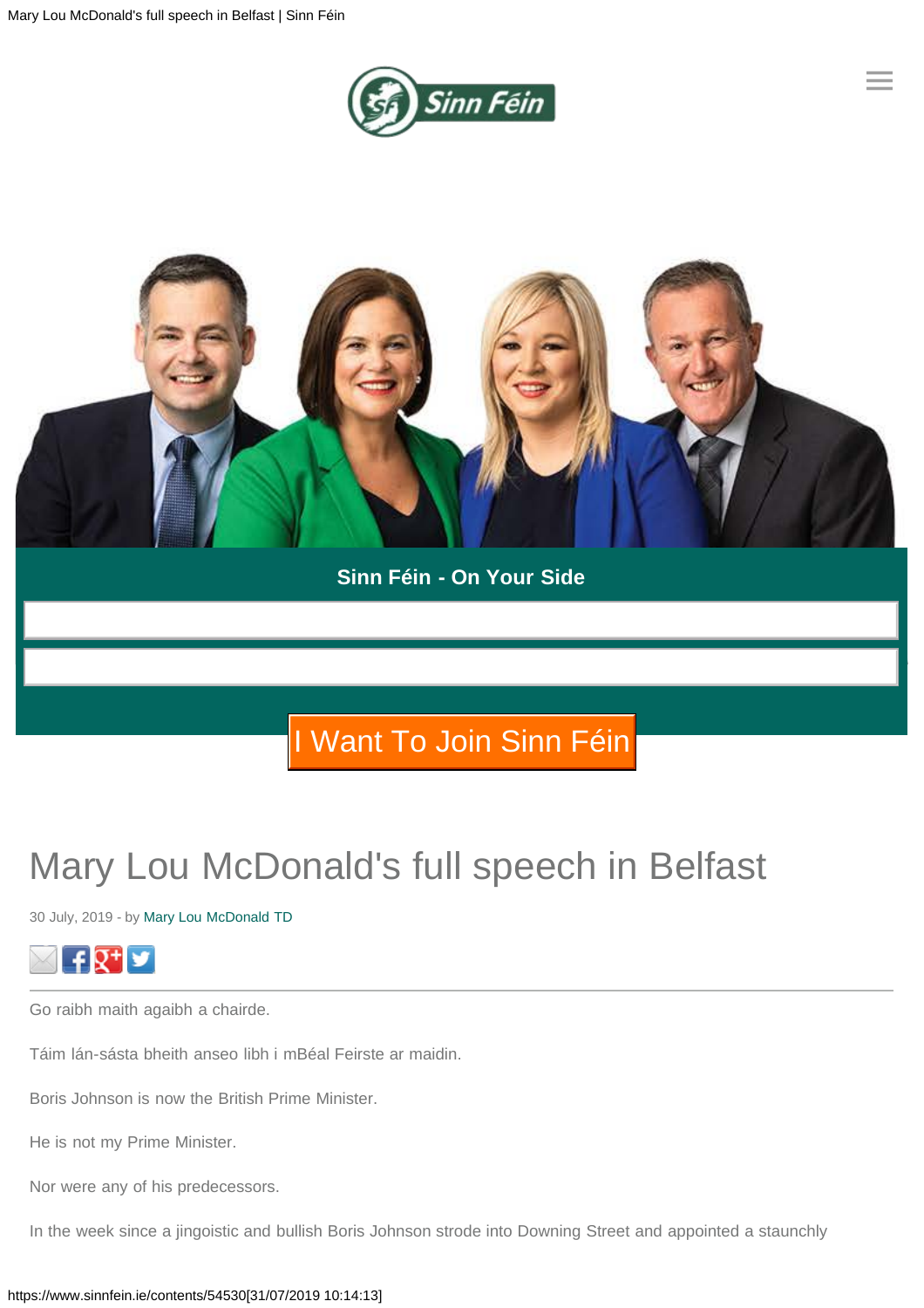Brexiteer Cabinet, there has been endless speculation about what it all means for Brexit; for the Good Friday Agreement; for the people of the north who voted to remain; for the relationship between the Irish and British governments, and much more.

Whatever one thinks of Boris Johnson, and his apparent desire to be the new Winston Churchill, it is a truism of the long tortured relationship between our two islands that every British Prime Minister has approached the issue of Ireland on the basis of British self-interest.

It is not about the needs, the priorities, the interests of the people who share this island, including unionists.

It's about protecting and advancing British interests or in this case English interests.

Johnson in this respect will be no different than all the others.

He has repeated his determination to be out of the EU by October 31st.

He says he wants a new deal with Europe.

He has threatened to withhold Britain's £39 billion divorce settlement and is demanding that the backstop be scrapped.

He has tried to bully the EU and Ireland. To accept less than the minimum of the Withdrawal Agreement and the Backstop.

The EU has said no – the withdrawal agreement is not up for renegotiation.

The British government cannot and will not intimidate the Irish government or the people who voted to remain. Those days are long gone. The Backstop is the minimum required to safeguard Irish Interests.

No one with a care for Ireland's interest would consider renegotiating or reducing the minimum safeguards of the Backstop at the demand of Boris Johnston.

The British government is now threatening to reintroduce direct rule to get their way. In pursuit of Brexit they are threatening to bin the Good Friday Agreement and set the clock back.

This is unacceptable.

This represents a huge threat to the people – all the people of this island.

#### **Stormont Talks**

The Good Friday Agreement generation has come of age.

This generation is entitled to the opportunities gifted to those who came before; free healthcare and education and a home and fair pay.

They are also entitled to the rights, equality and respect that was denied to a previous generation.

Rights which are now available to citizens elsewhere in these islands but denied here in the North.

These are just and reasonable demands to make of any government north or south. This is the new Ireland that we are building.

It is the entitlement of all citizens to be treated with equality and respect. It is the expectation that government will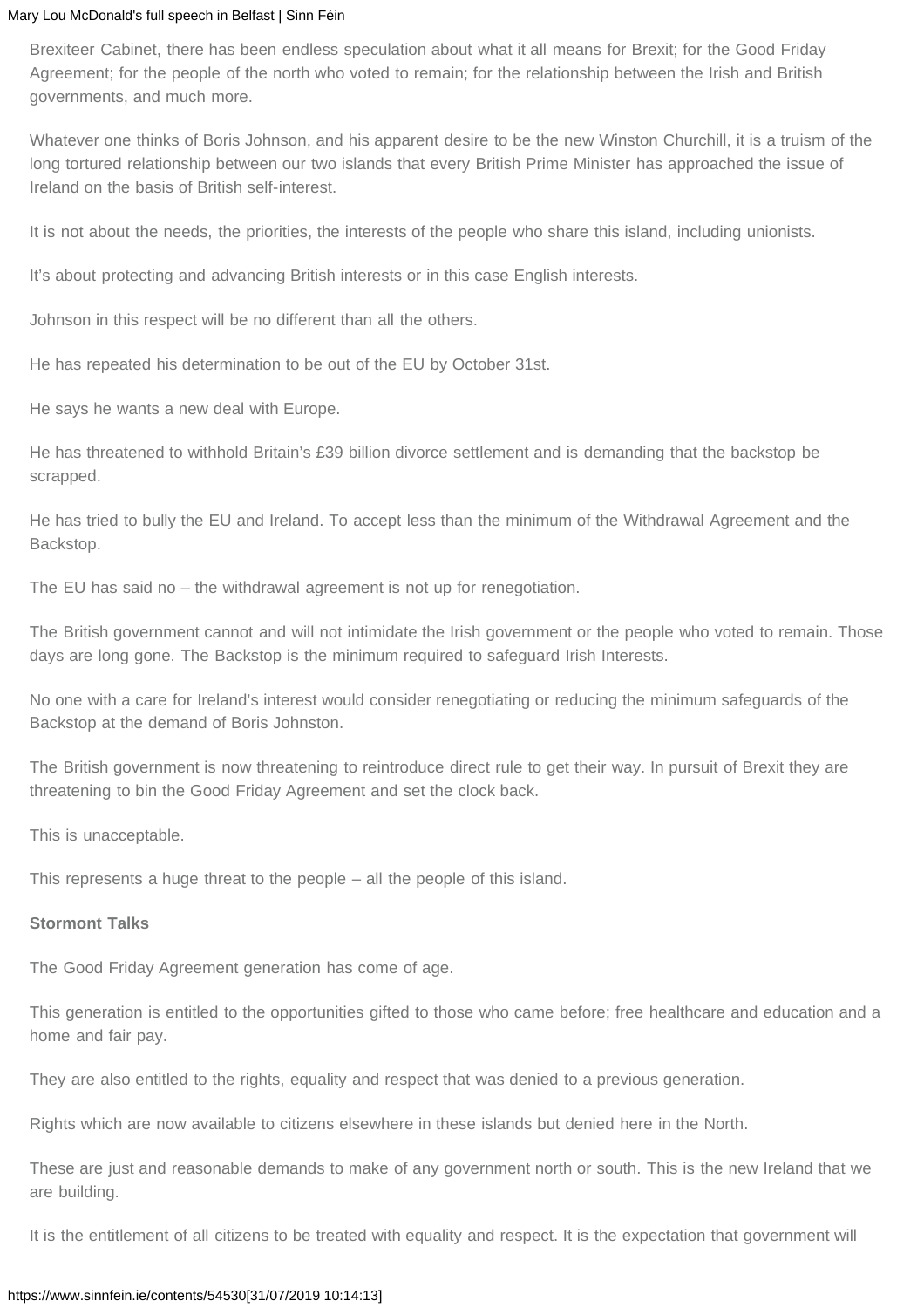operate to the highest standards.

The institutions in the north are not simply devolved institutions. They are premised on power-sharing and partnership.

For over ten years Martin McGuinness acted to keep the institutions operating and delivering for all. He acted to promote reconciliation and respect for all.

At times he was met with provocation and duplicity; agreements made that were never honoured. The actions of both the British government and the DUP eroded public confidence in the institutions. Huge financial scandals such as RHI brought the institutions to an end.

Martin did not lightly walk away from the institutions

Those who accuse Martin or Sinn Féin of deliberately crashing the institutions are ignorant at best and malicious at worst.

Last Friday I called our negotiations team together with our national leadership. The report was clear; meetings have been held but little progress was made.

The outstanding issues remain the outstanding issues. They are not intractable and do not give any section of the community a win over another section of the community. This is not a game in which a score is kept. Marriage equality for our LGBT brothers and sisters does not denigrate the rights of others to marry. Respecting the rights of Irish speakers does not diminish anyone's sense of Britishness.

Resolving the past and promoting reconciliation is a threat to no one.

This round of talks to restore the power sharing government have thus far failed to achieve agreement.

This is because these key issues have not been faced up to yet.

The DUP are focusing on protecting the Union with Britain above all else regardless of the consequences for society, for the economy or for the people.

They are ignoring the anti-Brexit vote of the northern electorate.

Some DUP leaders see a hard border as the best way to maintain the Union. A new partition of Ireland.

This is folly and contradicts the search for agreement and restoration of the institutions.

The key issues – well known publicly and all rights based and for the benefit of everyone – must be resolved.

Sinn Féin wants to see the power sharing arrangements working and delivering for citizens.

Let there be no doubt about that.

We have a British government publicly walking away from their explicit obligation to act with "rigorously impartiality", colluding in the continued denial of rights, and refusing to implement agreement on an Irish Language Act and dealing with the past.

If the talks are to be successful the issues of rights, respect and equality need to resolved.

The next Assembly and Executive will not be like the last.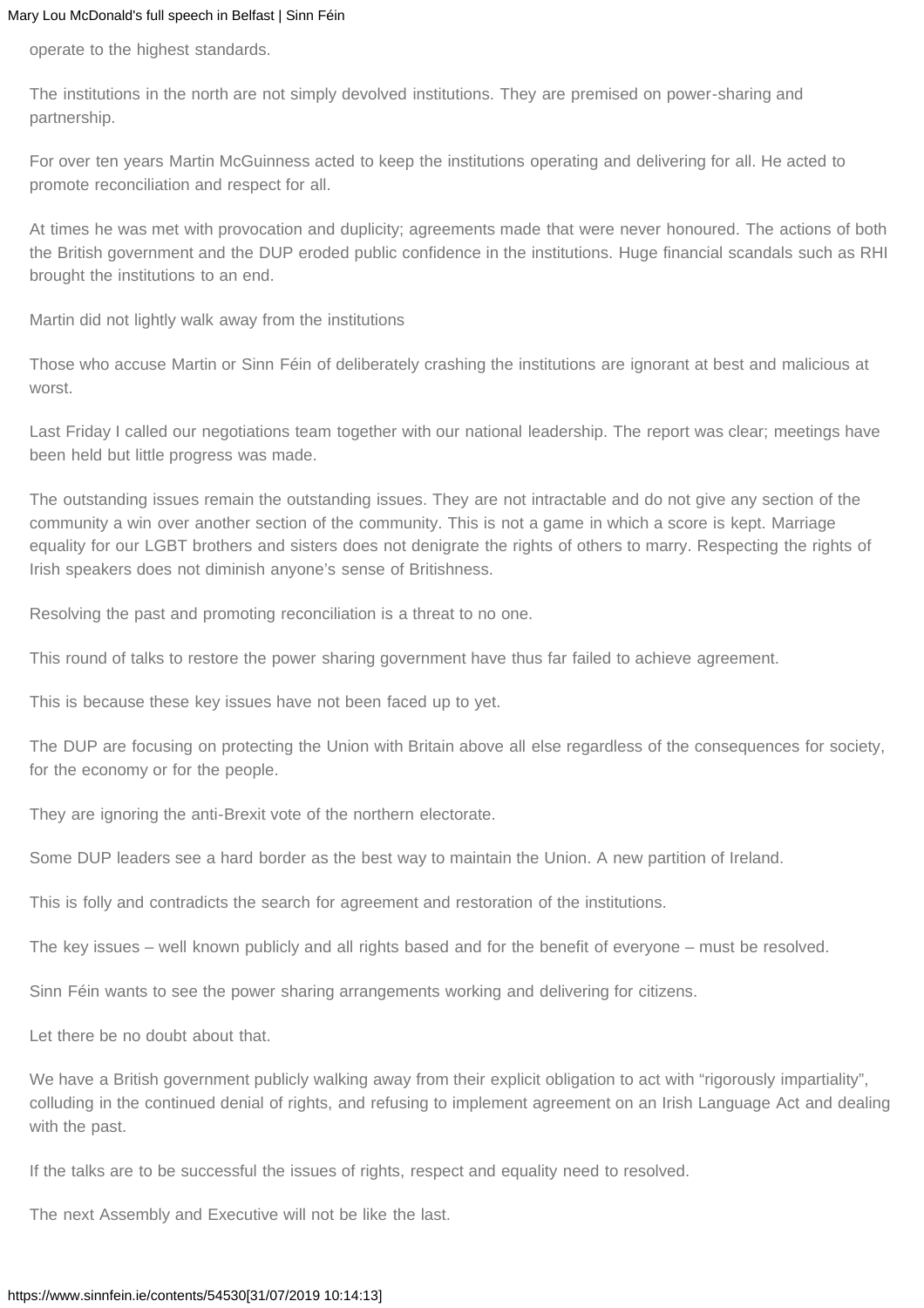A new progressive dynamic is at play.

The majority of MLAs are against Brexit, ongoing Tory Austerity and the cutting of public services.

They are also socially progressive.

I would hope that all parties, with a mandate who have called for the res-establishment of the Executive will be partners in power-sharing.

Those parties can shape the incoming executive and assembly in opposing Brexit and pushing forward on progressive social and economic changes.

Promoting equality and inclusion. Building prosperity and ending poverty.

Central to all of this is the British Cabinet and in particular the British Prime Minister Boris Johnson.

A change of British policy is required to meet its commitments under the Good Friday Agreement to citizens in this jurisdiction to end the inequality and the disrespect.

These issues can and must be resolved.

The negotiators have met; the various party's positions are well rehearsed, now is the time for resolution.

#### **The threat of Brexit**

With less than three months to go the implications of Brexit for the future of our island are enormous.

Jobs will be lost.

Brexit is bad for all Ireland and the highest price will be paid by the economy and people of the north.

The most recent report published two weeks ago by the North's Department for the Economy predicts up to 40,000 jobs are at risk in the event of a no-deal Brexit. A huge number of job losses for a small region.

The DUP refuse to acknowledge what their Brexit will mean for our businesses, for our agri-food producers, our workers and our community sector if the British government crashes out of the EU without a deal.

Last month a confidential British government study was published by the Brexit select committee.

It identified 142 areas of co-operation between the 26 counties and the North, and between the island of Ireland and Britain. All will be disturbed by Brexit.

And then there is the future of the Good Friday Agreement and of the political institutions in this part of the island.

All this is now at risk. A hard border looms.

If the British Government have factored into their calculations a hard border, then they must factor in a Unity Referendum as laid out in the Good Friday Agreement.

The route back for the north into the EU is clear. Irish unity is the route back to the EU.

We will be meeting Boris Johnston in the coming days. We will remind him not only of the need to respect the wishes of the majority to remain within the EU.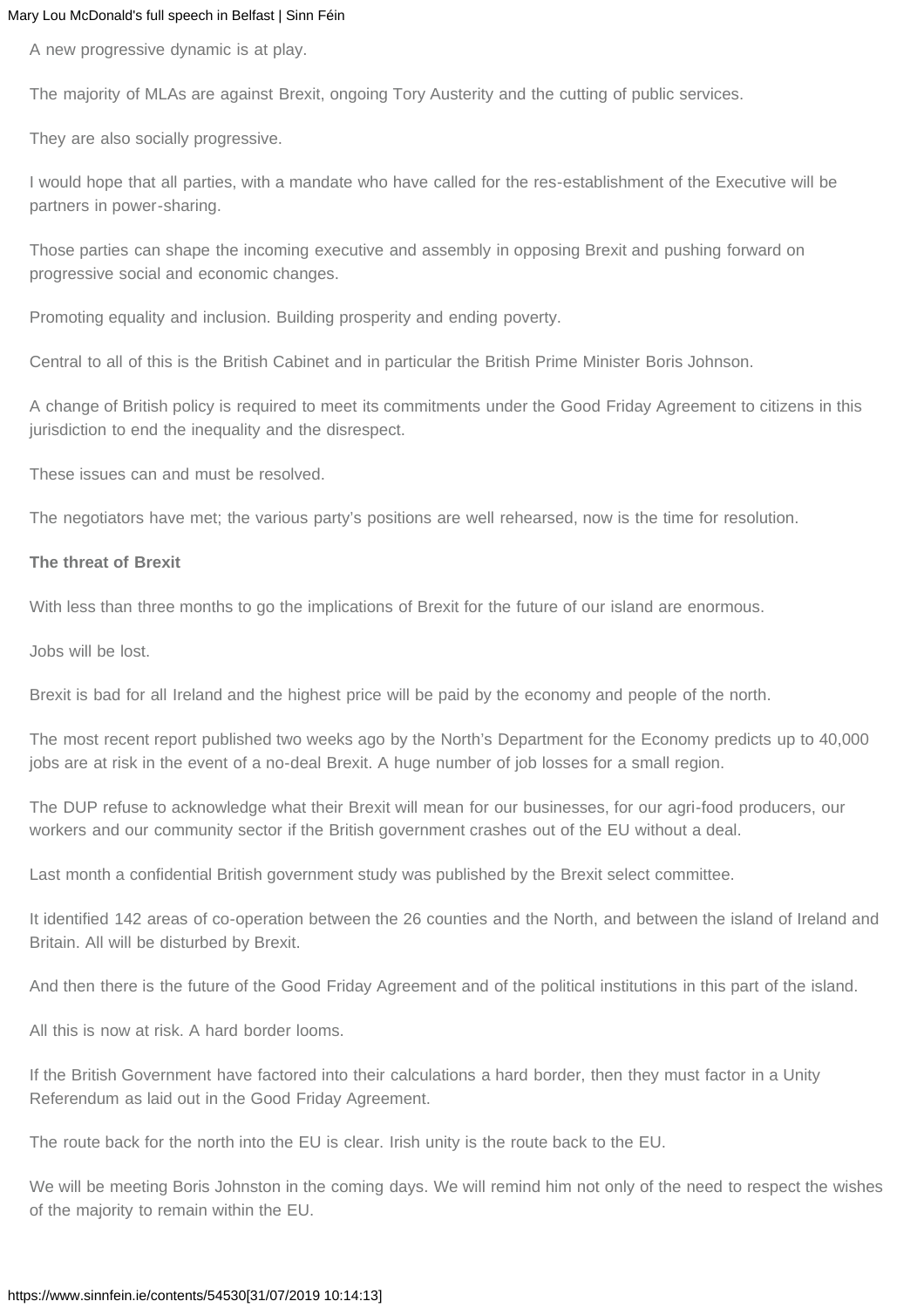We will also remind him of his obligations under the Good Friday and subsequent agreements including the provision for a unity referendum

Brexit has re-exposed the folly of partition and reinforced the need for Irish unity.

Sinn Féin makes no apology for promoting our vision of a united Ireland.

We make no apology for promoting the urgent need for a conversation on the same.

What has anyone to fear from a conversation about our future?

Partition has failed.

It has prevented this island from reaching its potential for nearly a century.

Brexit will serve only to reinforce that partition and further damage our island.

The people of the north – unionist and nationalist – knew this when they voted to remain in the European Union.

This point has been conceded by the former British Prime Minister Theresa May who stated that she wasn't confident a referendum on Irish unity could be won by those promoting the status quo.

Political unionism has lost its electoral majority in a series of consecutive elections.

The nationalist people of the north have turned their backs on Westminster and increasingly look to Dublin for leadership.

Brexit has forced increasing numbers of people, from all backgrounds, to look South.

Every government prepares for the future – it is the proper and diligent thing to do.

With the threat of a no-deal Brexit now a real prospect, it is irresponsible not to prepare for constitutional change.

Last Friday An Taoiseach told the MacGill Summer School that the Government would have to consider a forum on Irish unity in the event of a no-deal Brexit.

While the Taoiseach has the responsibility to lead the debate on Irish Unity he should appoint an Irish Government Minister of State with the dedicated and specific responsibility of developing strategies to advance Irish unity and coordinating the Government's all-Ireland policies.

The government has to begin planning for unity.

Creating the environment for the necessary conversation and discussion to take place.

Looking at the steps needed to demonstrate that unity is in the best interest of all, economically viable, and welcoming for unionists, and all citizens.

A forum which is open to all strands of political opinion on this island can only be a good initiative.

The discussion about unity is taking place everywhere and everyday.

Peter Robinson, Paul Bew, Eileen Paisley, James Nesbitt, Harold Good and Mervyn Gibson – to name but a few – have all addressed the issue of unity from a distinctly unionist perspective.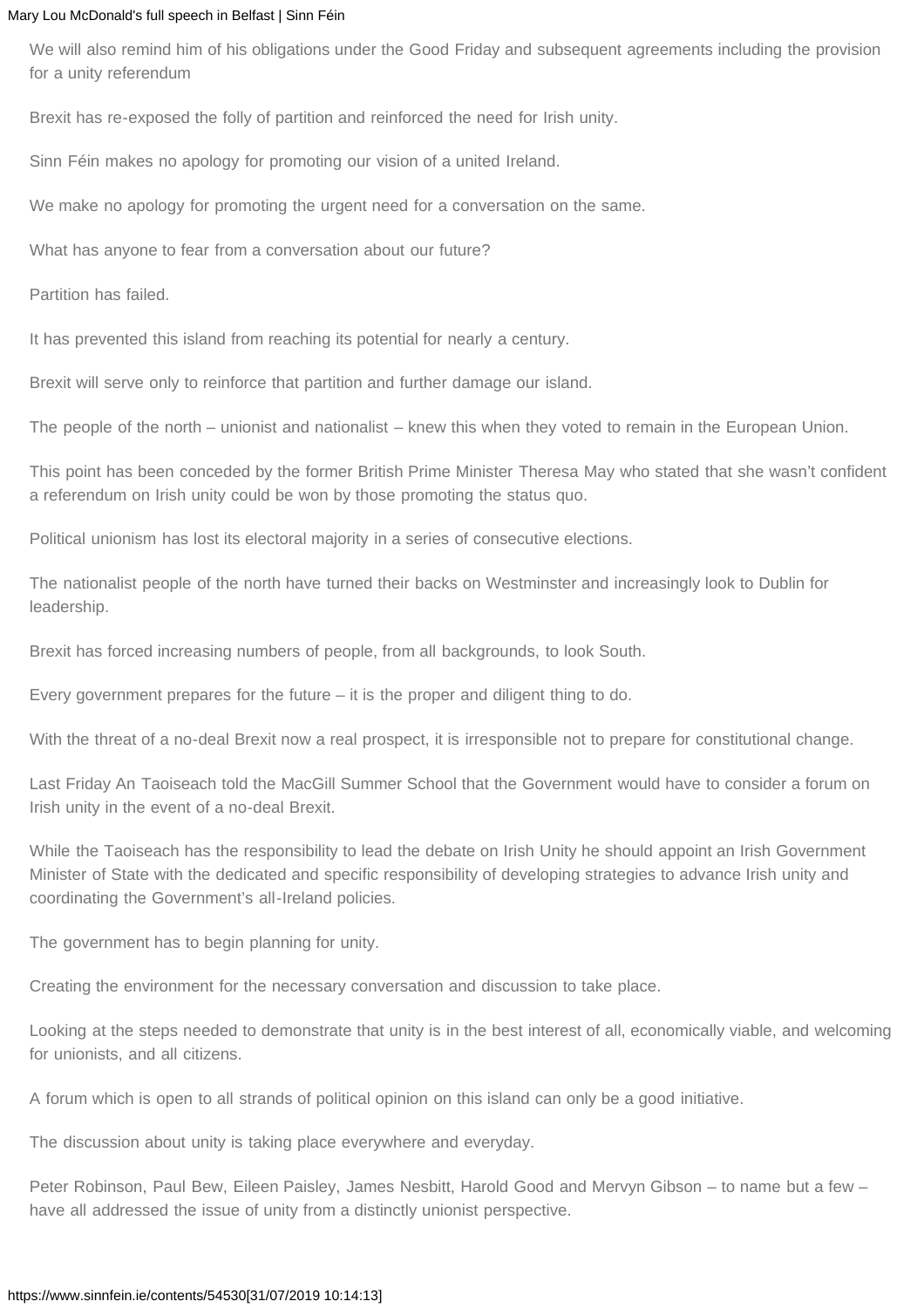These utterances are symptomatic of a growing discourse in the north and across the island.

Yet political unionism has buried its head in the sand as the debate rushes around them

Elements of our political establishment tell us that now is not the time to discuss Irish unity.

They are wrong.

Now, is exactly the right time to discuss it.

A growing number of people in the north, including many from a unionist background, are now considering their future in the context of Brexit.

Many are now open to discussing the prospect of a new Ireland, an agreed Ireland and united Ireland.

Fine Gael, Fianna Fáil and the SDLP should do the same.

I don't mean to provoke these parties – they contain many committed United Irelanders – but it is now far beyond time for a serious conversation about our future.

There is no contradiction between having a functioning Northern Assembly and Executive and planning for Irish unity. Sinn Féin wants to share power with unionists in the North and we want to share power with unionists in a united Ireland.

It is my belief that this will happen. Boris Johnson may try to prevent this and to use Ireland as part of his game playing with the EU. Our people – all of us including those who vote for the DUP – deserve better.

The choice is clear.

It is the choice between the narrow negative self-serving divisive decisions taken by little Englanders in Westminster.

Or a shared inclusive future in which we take our own decisions together in the interests of the people of this island.

Constitutional Change is coming. Preparation need to be made now.

Tá athrú ag teacht.

Ní mór dúinn a bheith ullamh.

Go raibh maith agaibh a chairde.



#### Tweets by @sinnfeinireland

We use cookies to give the best experience on our site. By continuing to browse our site, you agree to our use of cookies. You can change your cookie settings at any time. View our privacy policy

[×](#page-0-0)

**[English](#page-0-0) / Gaeilge**